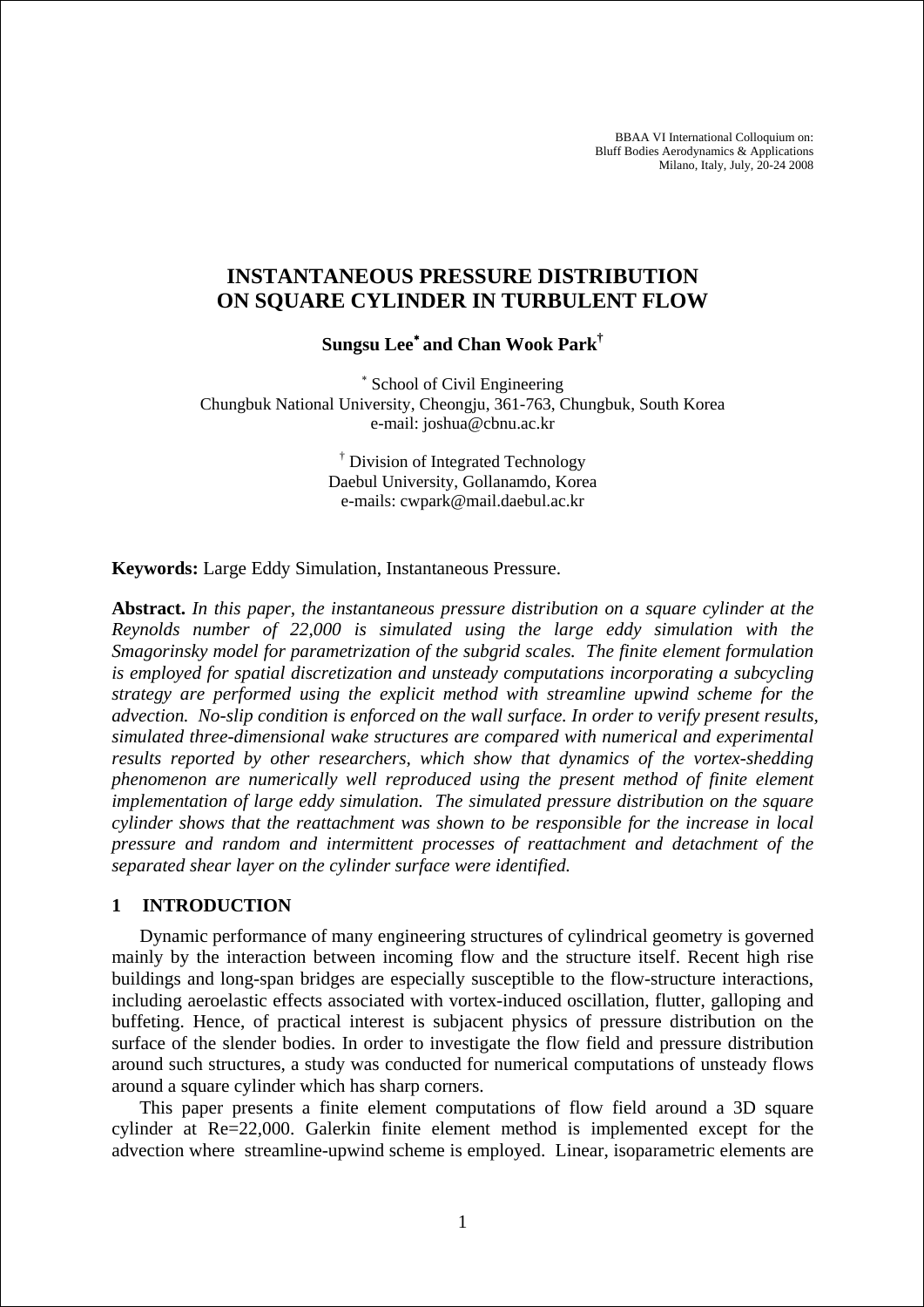employed. For the flow at high Reynolds number, the large eddy simulation is employed. Recently, a successful simulation of a turbulent flow around a square cylinder using was reported using the computational method adopted here [1, 2]. In the formulation of large eddy simulation, the Smagorinsky subgrid scale model is employed. The coefficient of eddy viscosity is computed at each time step. Time integration is accomplished using an explicit time integration scheme with subcycling strategy. Pressure is solved for using a segregated Poisson equation at each time step. Uniform flow is employed as inflow, while free slip condition is on lateral boundaries, and no-slip condition is on the solid wall.

# **2 FORMULATIONS**

With box filter applied for space, governing equations consist of Navier-Stokes equations (NSEs) leading to

$$
\frac{\partial \overline{u}_i}{\partial t} + \overline{u}_j \frac{\partial \overline{u}_i}{\partial x_j} = -\frac{1}{\rho} \frac{\partial P}{\partial x_i} + v \frac{\partial \overline{S}_{ij}}{\partial x_j} - \frac{\partial \hat{\tau}_{ij}}{\partial x_j}
$$
(1)

where

$$
\hat{\tau}_{ij} = \tau_{ij}^* - \frac{1}{3} \delta_{ij} \tau_{kk\,ij}^*, \quad P = \overline{p} + \frac{1}{3} \tau_{kk\,ij}^* \tag{2}
$$

Smagorinsky model based on the eddy viscosity concept and the mixing length theory is employed, where the eddy viscosity concept leads to the following model:

$$
\hat{\tau}_{ij} = -2 \, \nu_{SGS} \, \overline{S}_{ij} \,. \tag{3}
$$

where <sup>ν</sup>*SGS* is the eddy viscosity for LES which has the form of

$$
V_{SGS} = \left(C_S \Delta\right)^2 \sqrt{2\overline{S}_{ij}\overline{S}_{ij}}
$$
\n(4)

where  $C_s$  is the Smagorinsky constant set to 0.1 in this study.

Applying GFEM with isoparametric elements to governing equations results in the following algebraic equations.

$$
\mathbf{M}\dot{\mathbf{V}} + \mathbf{K}(\mathbf{V})\mathbf{V} - \mathbf{C}\mathbf{P} = \mathbf{Q} \text{ and } \mathbf{C}^{\mathrm{T}}\mathbf{V} = \mathbf{0}
$$
 (5)

where **V** is a global velocity vector, **P** is a global pressure vector, and **Q** is a force vector incorporating the velocity natural boundary conditions. **M** is the mass matrix and **K** contains the advection and the diffusion terms.  $\bf{C}$  is the gradient matrix while its transpose,  $\bf{C}^T$  is the divergence matrix. The Reynolds SGS stress term is included in **K** and the eddy viscosity  $v_{SGS}$  is evaluated at the centroid of each element, at each time step. Explicit (Euler) method is employed for time integration, which a Poisson equation is solved for the pressure field at each time step, and the initial flow field is set to zero except for the inflow boundary, and it is next modified to satisfy the continuity equation by solving an auxiliary Poisson equation. Fig (1) depicts the computational domain employed in this study. No-slip on the solid wall and traction free on the outflow boundary are imposed.

#### **3 INTEGRAL PARAMETERS**

In order to verify the computational results of the present study, integral parameters are compared with others in Table (1). The computation results in 0.134 as the Strouhal numbers found at the frequency where the peak of the spectral distribution of lift coefficient is located. It is close to the experimental value of 0.13 measured by Lin et al [5, 6]. The drag coefficient is 2.06 and the time-averaged lift coefficient predicted is  $O(10^{-2})$ . These results are in good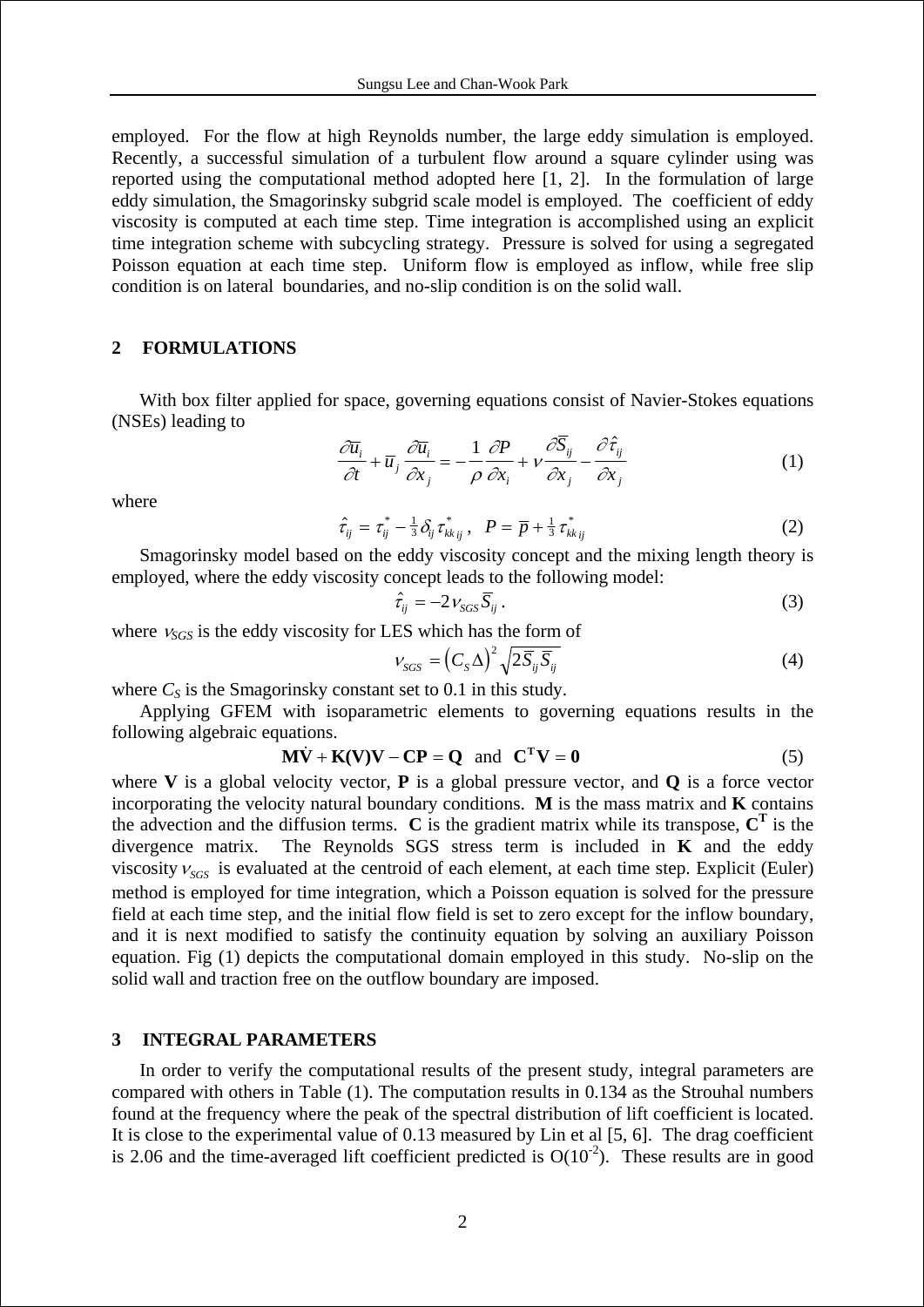agreement with other experimental and computational data. The time-averaged (mean) streamwise (x-direction) velocity along the line of symmetry is compared in Fig (2) with the experimental data of Lyn et al [5], Durao [6] and other computational results, in which spanwise averaging is carried. The present results are in good agreement with experimental data with a slightly shorter recirculation length.



Figure 1. Computational Domain

Table 1. Comparison of integral parameters.

| Cases             |             | Re    | St          | ◡ಗ   |      | $(C_L)_{rms}$ | $l_r$ |
|-------------------|-------------|-------|-------------|------|------|---------------|-------|
|                   |             |       |             | Mean | rms  |               |       |
| Present           | 3D LES (SM) | 22000 | 0.134       | 2.06 | 0.33 | 1.214         | 0.75  |
|                   |             |       |             |      |      |               |       |
| Murakami and      | 3D LES (SM) | 22000 | 0.132       | 2.09 |      |               | 0.64  |
| Mochida[3]        |             |       |             |      |      |               |       |
| Lyn et al $[4,5]$ | Experiment  | 21400 | 0.132-0.134 | 2.1  |      |               | 0.88  |



Figure 2. Time-averaged horizontal streamwise velocity along center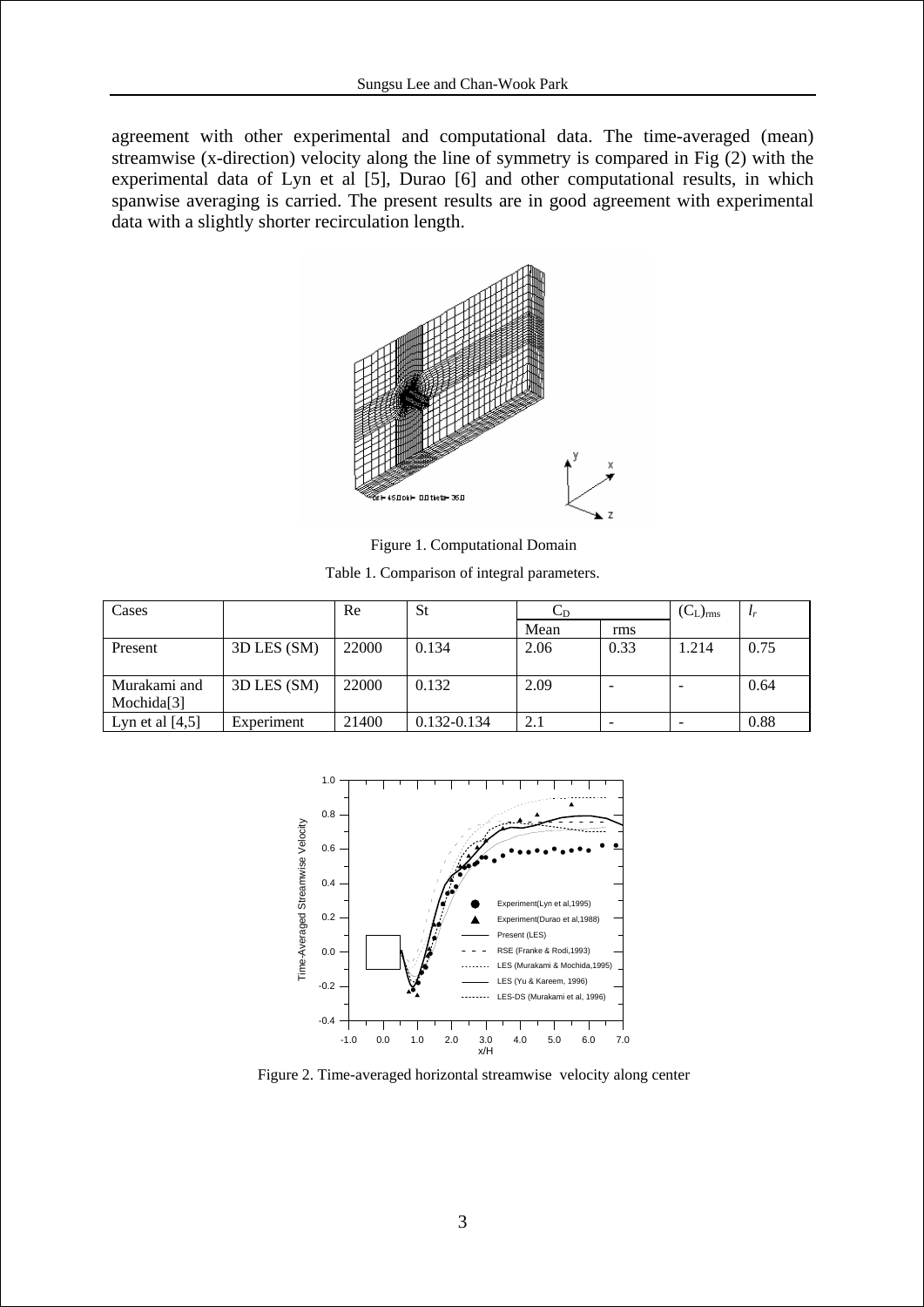## **4 PRESSURE DISTRIBUTION ON SQUARE CYLINDER**

The time-averaged pressure coefficient on the surface of the square cylinder is compared in Fig (3) with the experimental data of Bearman and Obasaju [7] and with the computational results reported by other researchers. On the windward face, the compared data are almost identical to each other, whereas they differ on the side and the leeward faces. The present result shows close agreement with the experimental data, except for the region near the windward corner on the side face. The data are also in good agreement with the results of Murakami *et al* [8] who employed dynamic SGS model, whereas the result of Yu and Kareem [9] shows a large departure on the side wall. The discrepancy between the present results and the reported computational data is attributed to differences in the Reynolds number and the numerical approach employed.

In order to investigate the instantaneous flow field around the square cylinder, five representative instances were defined using lift coefficients. Those instants were referred to a '*Frames*' and depicted in Fig (4). Fig (5) which shows the contour plots of instantaneous pressure coefficients on the surfaces of the square cylinder at the instant corresponding to Frame 5 in Fig (4). Each plot corresponds to a side of the square cylinder as depicted in a small diagram. Apparently the pressure on the lower surface is higher than that on the upper surface, resulting in positive lift (frame 5). Close to the windward corners, concentrations of pressure gradients of large magnitude are observed. Pressure distribution on the windward face is fairly uniform in spanwise direction (z) due to the uniformity of inflow. A mild uniformity of pressure is exhibited on the lower surface where the pressure is higher than that on the upper surface, whereas a large area of low pressure is seen on the upper surface. On the other hand, relatively large changes of pressure distribution in the z-direction are shown on the leeward face due to the three-dimensional characteristics of vortex shedding behind the cylinder.



Figure 3. Time averaged pressure distribution on square cylinder



Figure 4: Definition of frames in instantaneous flow field.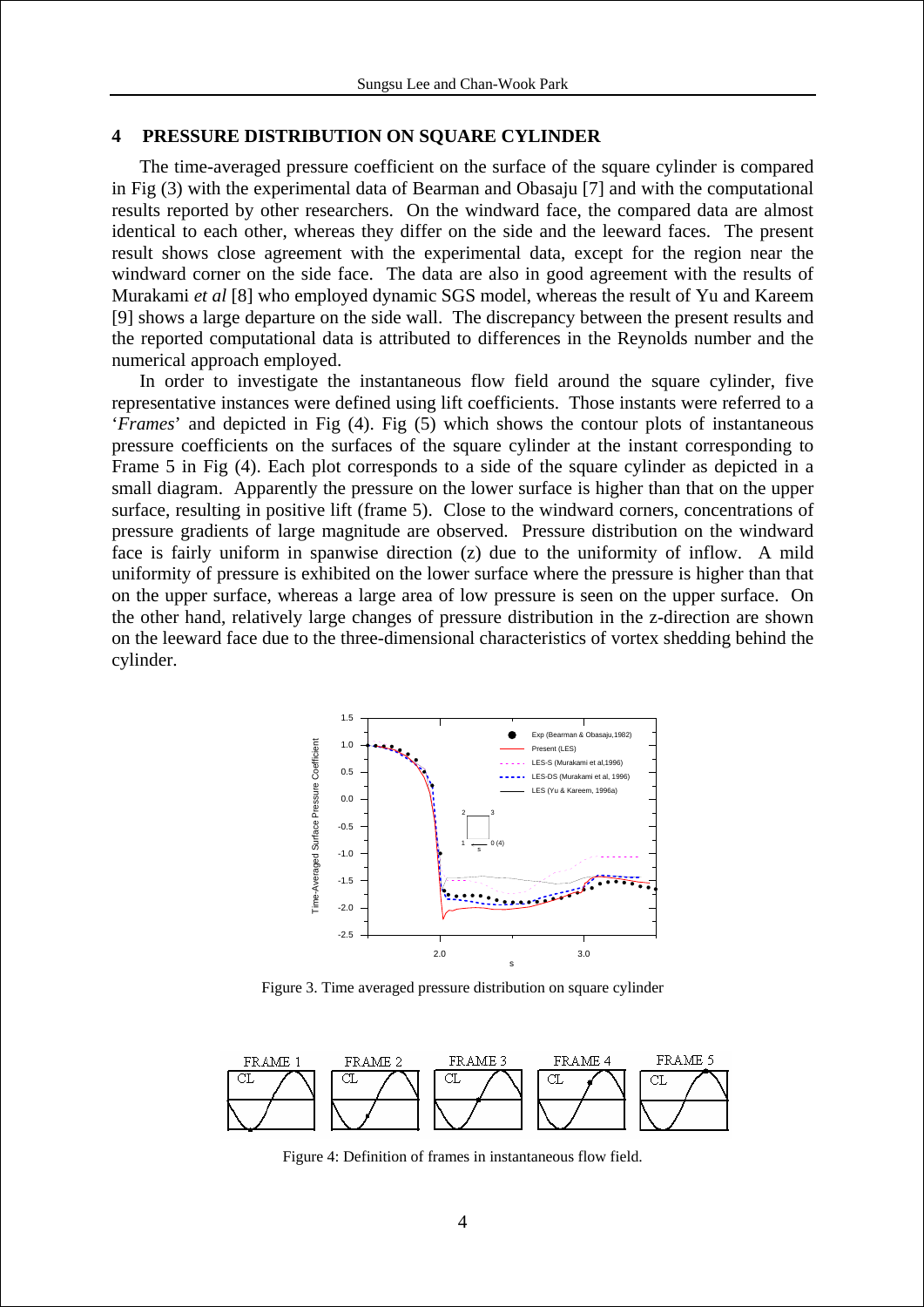It is well recognized that random reattachments of a separated shear layer creates intermittent recirculation regions on the upper and lower walls of the cylinder where lower pressure is expected. In order to investigate this feature, instantaneous flow fields adjacent to the cylinder and pressure distributions on the surface were considered.

A sequence of pressure distributions on the upper wall of the cylinder is shown in Fig (6), each of which corresponds to the frames 1, 3 and 5. The figures also include surface-elevated plots of horizontal velocity and contour plots of lateral velocity adjacent to the surface. In the surface-elevated plots in Fig (6), positive values are flattened out so that the recirculation regions can be visualized.



Figure 5. Instantaneous pressure at frame 5



Figure 6. Instantaneous pressure and velocity on upper wall at frames 1, 3 and 5 from left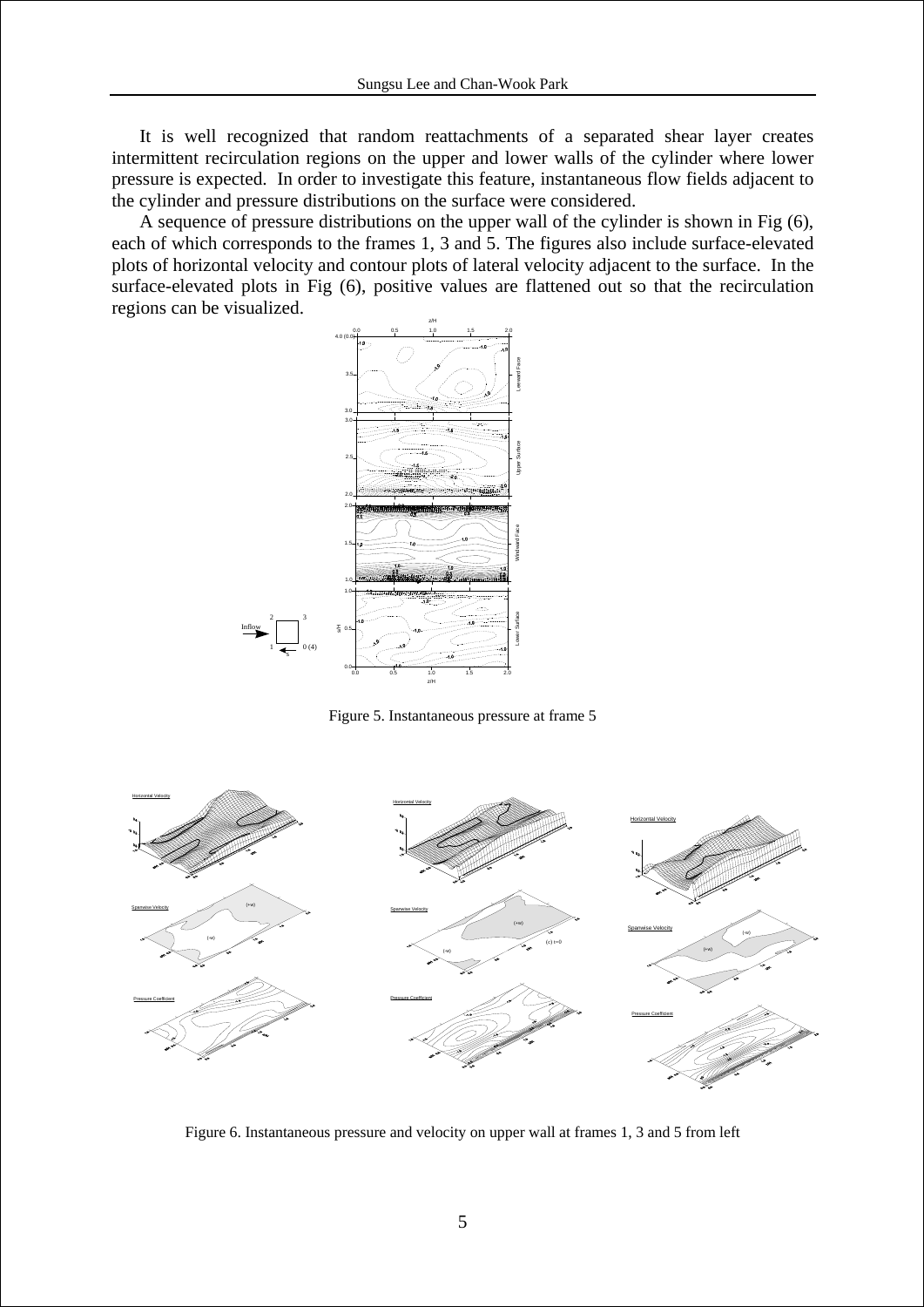In the surface-elevated plots of negative horizontal velocity, contours with thick solid line indicate the boundary of the recirculation regions. For all the frames considered here, a large magnitude of negative horizontal velocity is observed close to the windward corners, indicating separation of the incoming flow. The separation is often followed by immediate reattachment resulting in a large gradient of pressure, depending on the spanwise location. Comparing the surface-elevated plots with the pressure contours, the high pressure zone is seen in the region where reattachment occurs. Local detachment of the reattached flow is also observed. The variation of the surface-elevated plots in time and space does not show any particular patterns and confirms that the process of reattachment and detachment is random and intermittent.

The present study does not include a systematic investigation of the influence of aspect ratio on the flow field, but indirect assessment of the quality of the present approach is possible using a spanwise correlation of pressure. In the three-dimensional computation presented here, a periodic condition was imposed on the lateral boundaries normal to the spanwise direction (z), while the length of cylinder is fixed at 2H. In order to compare the present result with the experimental data of Vickery [10], the spanwise correlation was calculated along the center line of the cylinder. In Fig (7), A and B are located at the center line of the upper surface of cylinder, while A' and B' are on the lower surface. The pressure differences between A and A' $(\Delta p_A)$  and B and B' $(\Delta p_B)$  were selected as the correlated variables. Denoting the distance between A and B as *r*, a spatial cross-correlation coefficient of pressure is defined as

$$
R(r) = \frac{\overline{\Delta p_A \Delta p_B}^t}{\sigma_A \sigma_B}^t \tag{6}
$$

where  $\sigma_A$  and  $\sigma_B$  are standard deviations of  $\Delta p_A$  and  $\Delta p_B$ , respectively.

Fig (8) shows the calculated coefficient of spanwise correlation compared with the experimental results of Vickery [10]. One of the implications of the experimental results is that a flow becomes less correlated and vortex shedding is nonuniform and irregular in the spanwise direction when the inflow is turbulent. Due to the periodic condition used, only half of the cylinder length H was considered for the computed case. Since an uniform inflow was imposed in the present computation, the computed values of the correlation coefficient were expected to be close to the experimental data with smooth inflow. The results indicate that the present computation reproduced a slightly less correlated pressure distribution in the spanwise direction, compared to the experimental results. However, the general behavior of the computed coefficient is in reasonable agreement with the experimental data.



Figure 7. Schematic diagram for spanwise pressure correlation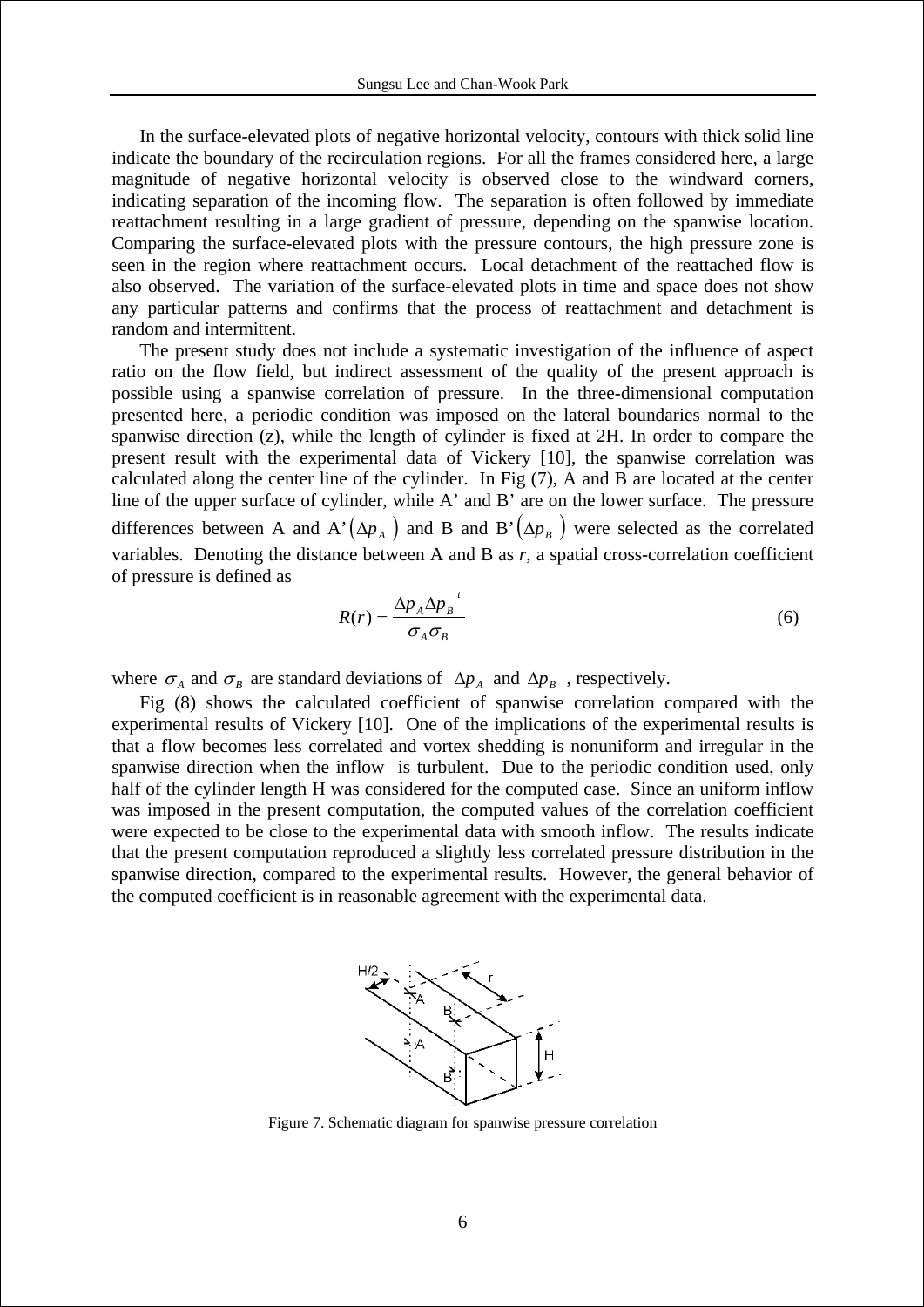

Figure 8. Spanwise Correlation Coefficients of Pressure Difference across Center Line of a Square Cylinder

It was well recognized that turbulence causes intermittent reattachment of the separated shear layer on the upper surface of a cylinder. In addition, an early reattachment (i.e. short recirculation length) increases the curvature of the shear layer, resulting in an increase in the magnitude of negative peak pressure in the region [11]. In order to investigate this feature, negative peak values of pressure on the side wall and the recirculation lengths measured from the windward corners were simultaneously recorded at each time step during the unsteady computation,. Fig (9) depicts the scatter plot of those two variables. A strong dependency between these variables is illustrated: the shorter the recirculation length, the lower the negative peak pressure.



Figure 9. Scatter Plot of Negative Peak Pressure vs. Recirculation Length on Upper Wall of a Square Cylinder

### **5 CONCLUSION**

In order to understand the correlation of surface pressure and flow field, large eddy simulation of 3D turbulent flow around a square cylinder was carried out. The simulated